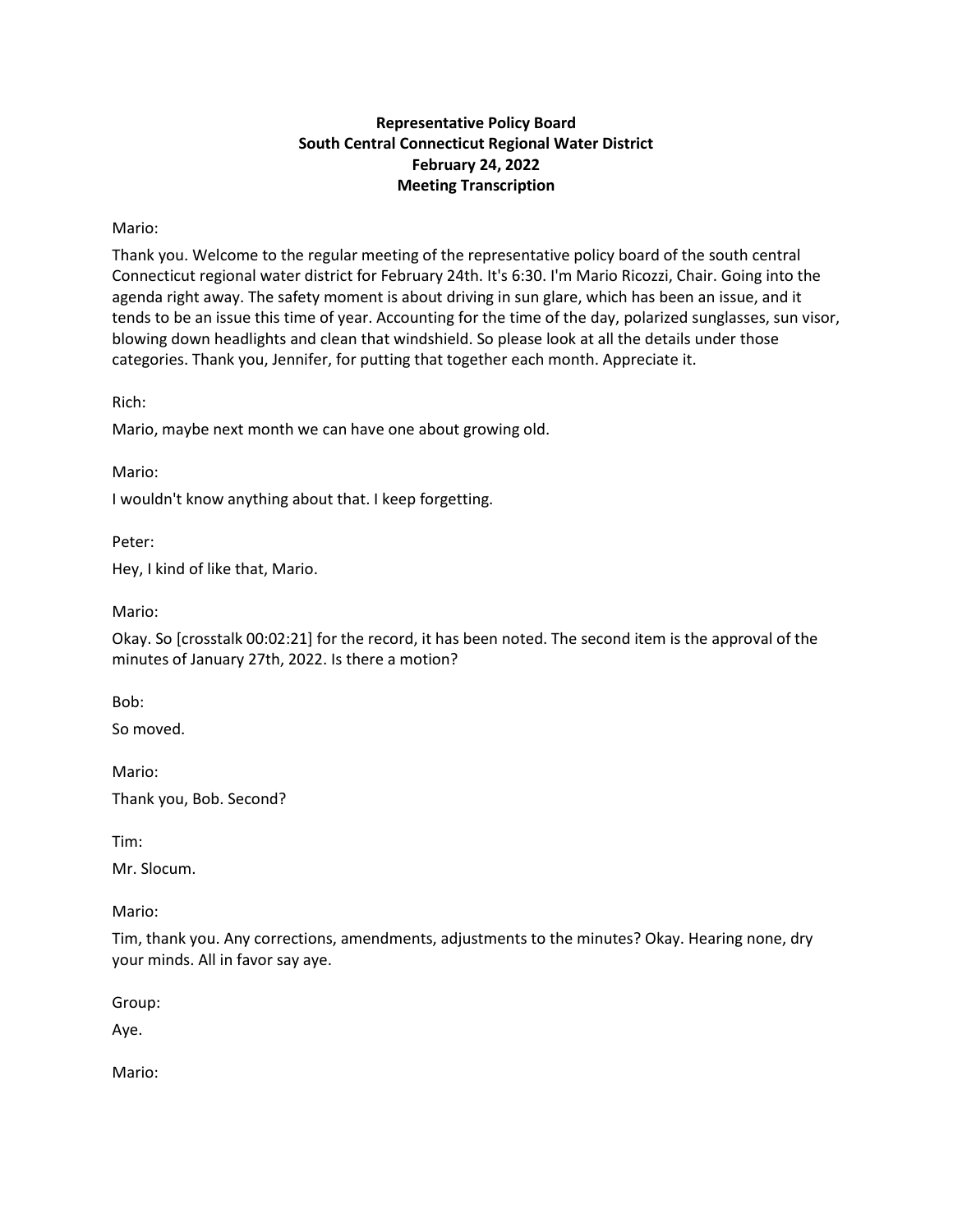Anyone opposed? Anyone abstaining? Okay. Thank you very much. It's approved. Communications: report on the code of ethics compliance for the period ending November 30th, 2021. Jennifer, you had sent this to me and I do not find the email with it. I believe it was a positive in compliance as I recall.

Jennifer:

That's correct. Yep.

Mario:

Okay.

Jennifer:

In compliance.

### Mario:

So thank you all for getting your reports in. I know it's sometimes a little bit of a pain in the neck, and Jennifer is good at hounding you. So thank you all for complying one way or another and writing. I don't believe there's any other communications other than Jennifer is trying to set up an executive committee meeting. And hopefully at that meeting, we'll have some updates as to when we get together in person and/or virtually and/or hybrid. So look forward to our next updates on that.

### Mario:

We have items for a consideration in action, and there is a recommendation from the finance committee. Mr. Slocum, I believe you were going to propose this as the chair.

Tim:

That is accurate. And in doing so, why don't I enter the resolution, get a second, and then provide some background. Unless you'd prefer it another way, chairman.

Mario:

No, that would be fine.

Tim:

Okay. Very good. So with that, the proposed resolution dated February 24th, 2022 resolved that, based on the recommendation of the representative policy board finance committee effective June 1st, 2022, the compensation of the regional water authority, RWA chairperson had to be increased to \$35,500 per year. And the compensation of members for the RWA who do not service chairperson be increased to \$26,000 a year.

Jamie:

I will second that.

Tim:

That's second. Well, just to provide a-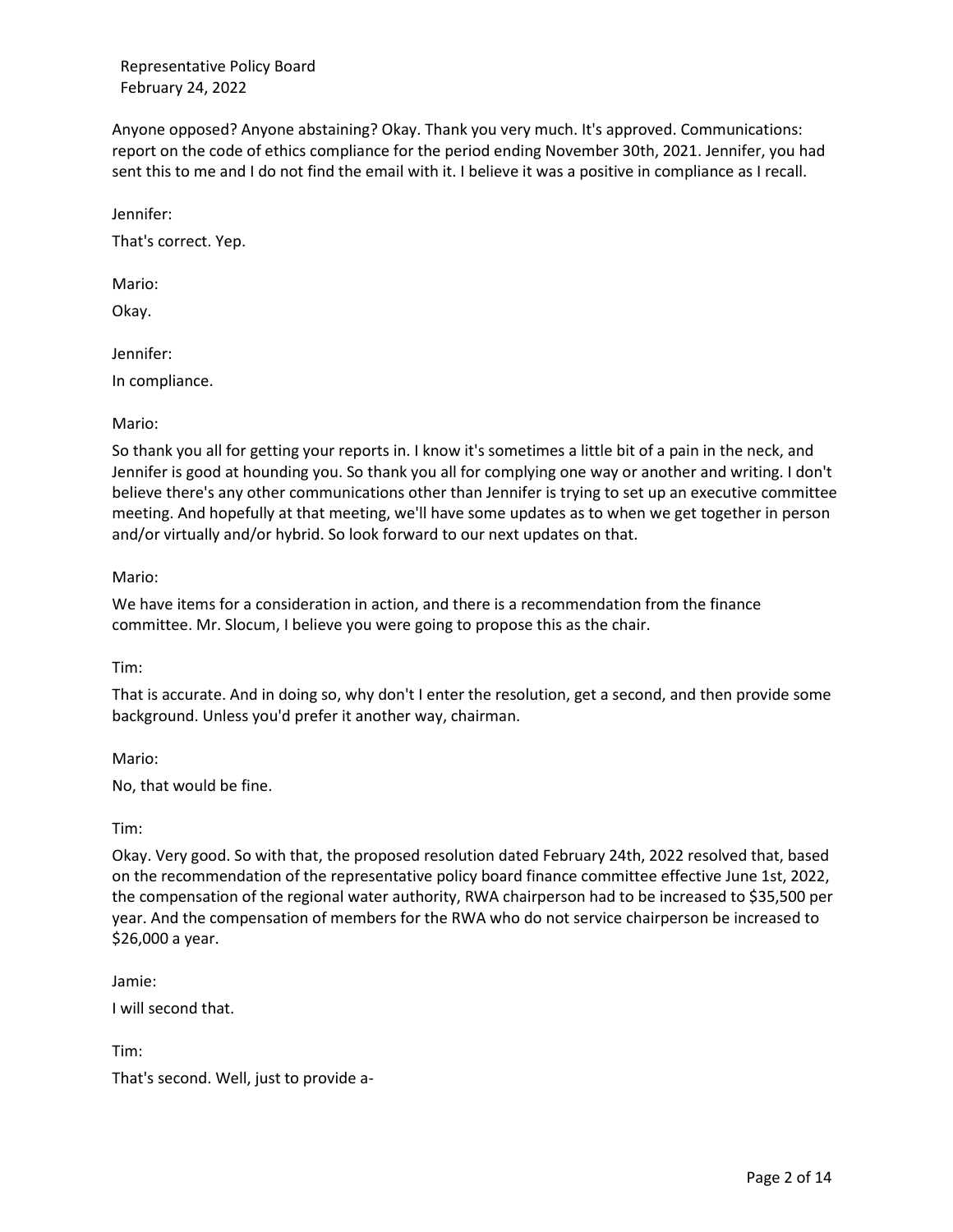Mario: Okay, discussion, Tim.

# Tim:

Yeah, just to provide a little background, the finance committee reviews three year cycles of increase. And last year, as you may recall, we did that review. And in consideration of what was going on with COVID and everything else, we had advanced a recommendation that we do it by approximately half what would've been our typical recommended increase. And that was being compatible with what management was doing with employees and everything else. So it was just deemed to be a measure at the time that was appropriate for the time. In reviewing it, we obviously had discussions about that, and we just felt compelled and we also felt the authority deserving of an increase that would bring them to that full level of what we probably would've recommended absent COVID. So that's more or less a summary of what the committee discussed and reviewed.

Greg:

Hey, Tim.

Tim:

Yes.

Greg:

Just refresh my memory, how much of an increase is this?

Tim:

This I think is an increase of, oh, that's a good question. I didn't write those notes, but I believe we increased it by \$700. So this is now the other 700 added to that. So that's what the increase is.

Greg:

Okay. Thank you.

Other questions? Okay. Seeing none, all those in favor say aye.

Group:

Mario:

Aye.

Mario:

Opposed? And abstaining? Okay. Thank you very much. And Tim, would you like to move into the finance committee report?

Tim:

Certainly. Because there was more discussion at our meeting. Specifically, Rochelle presented a report on the refinancing that's been done to date and just to bring us all up to date. And essentially, it was obviously an optimistic report. We've had some savings which occur over the long term, but they're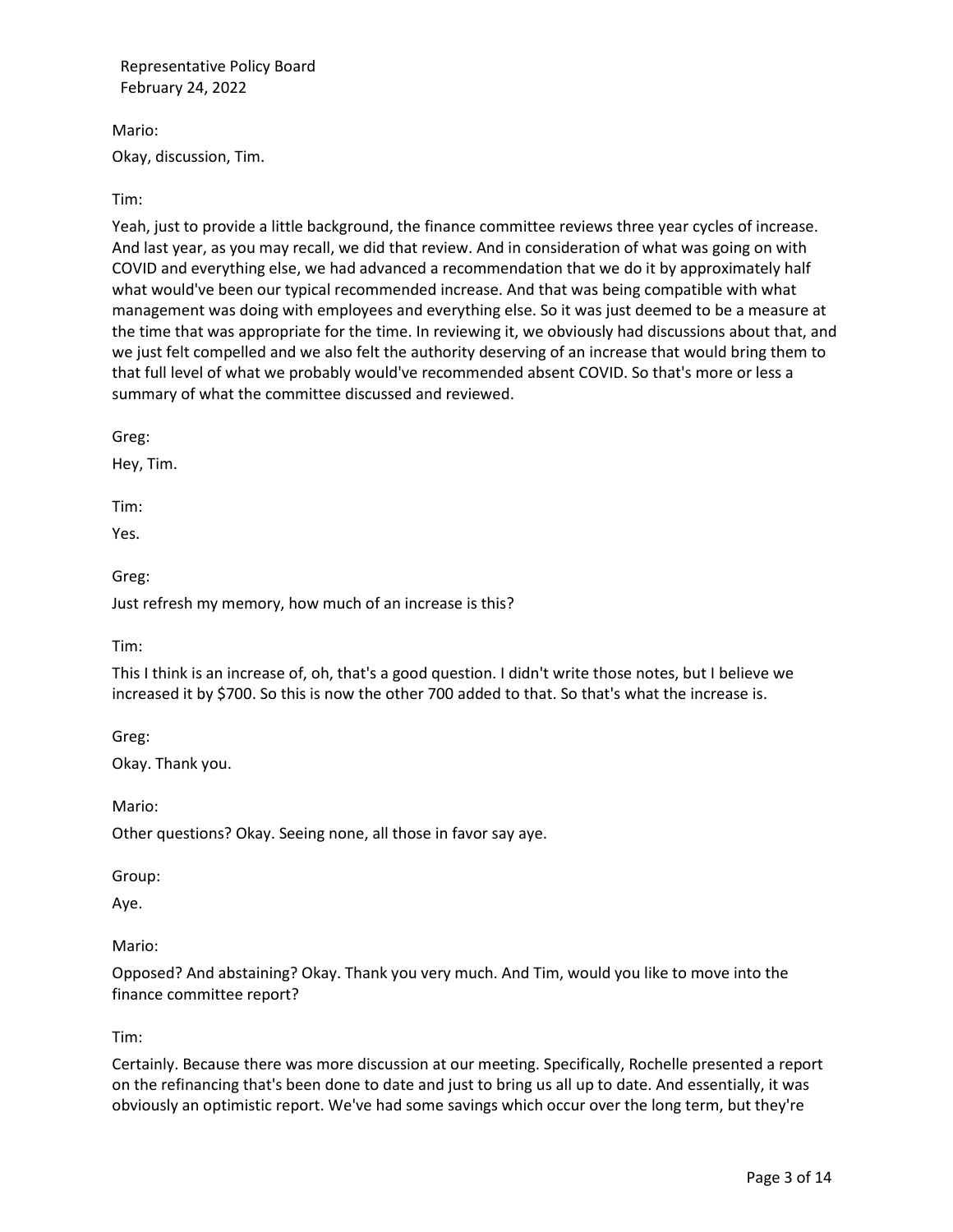immediate and important. And some of the discussions centered around what we all understand to be an environment of rising interest rates. We wondered if this would foreclose on opportunities to take advantage of savings going forward.

## Tim:

And Rochelle assured us that they're not rising that fast. And as things come forward, she thought there would be opportunities for savings as things come up. So essentially it was just to bring us up to date, more or less report. It was positive. And we appreciated the input she provided. Rochelle, if you wanted to add anything just for the meat of the discussion, that's certainly fine if you'd like. If not, I understand.

### Rochelle:

I would just say thank you, Tim. And it is on the agenda for the consumer affairs committee.

### Tim:

Wonderful. Okay. Okay. So with that, that basically, other than the conversation that took place on the authority compensation levels, that was pretty much the meat of our meeting. We concluded within 30 minutes because it was Valentine's Day. I had to get home for some chocolates I brought for myself. And with that, I guess the only additional report would be that we meet again on March 14th at 5:00, and that's about it.

### Mario:

Okay. Thank you. Any questions for finance committee? All right. Thank you very much. Land use committee. Peter.

### Peter:

Yes. Mr. Chairman, thank you. Good evening, everyone. Our regular meeting was February 9th, 5:30. Our safety moment kind of had something to do with growing old. I believe Rich, was it Rich that spoke up about a safety moment being structured towards growing old? Because it was American Heart Association month. So Richard, if you get a chance, you can look up our safety moment.

### Peter:

Anyways, we also had approval of minutes and then we had a variana research by Steve [Trumble 00:09:41]. And if Brian or anyone wants to intervene on, it was a long history of the beetle. And if you really need to look into our minutes, it's pretty knowledgeable. But I say Brian because Brian's pretty much in that field, and sorry about my dog here.

### Brian:

That's all right, Peter. I can just give a really quick summary of it. Basically he was studying the diversity of beetles that break down some small rodents and animals that die. And one of the things he does is he does a part of his research on our property, in the Bethany Prospect border. And so he was reporting back on that research to us on the diversity and how that compares with diversity of beetles elsewhere.

### Peter:

Thanks, Brian. I referred to Brian because I'm still studying that presentation. It was pretty deep for myself.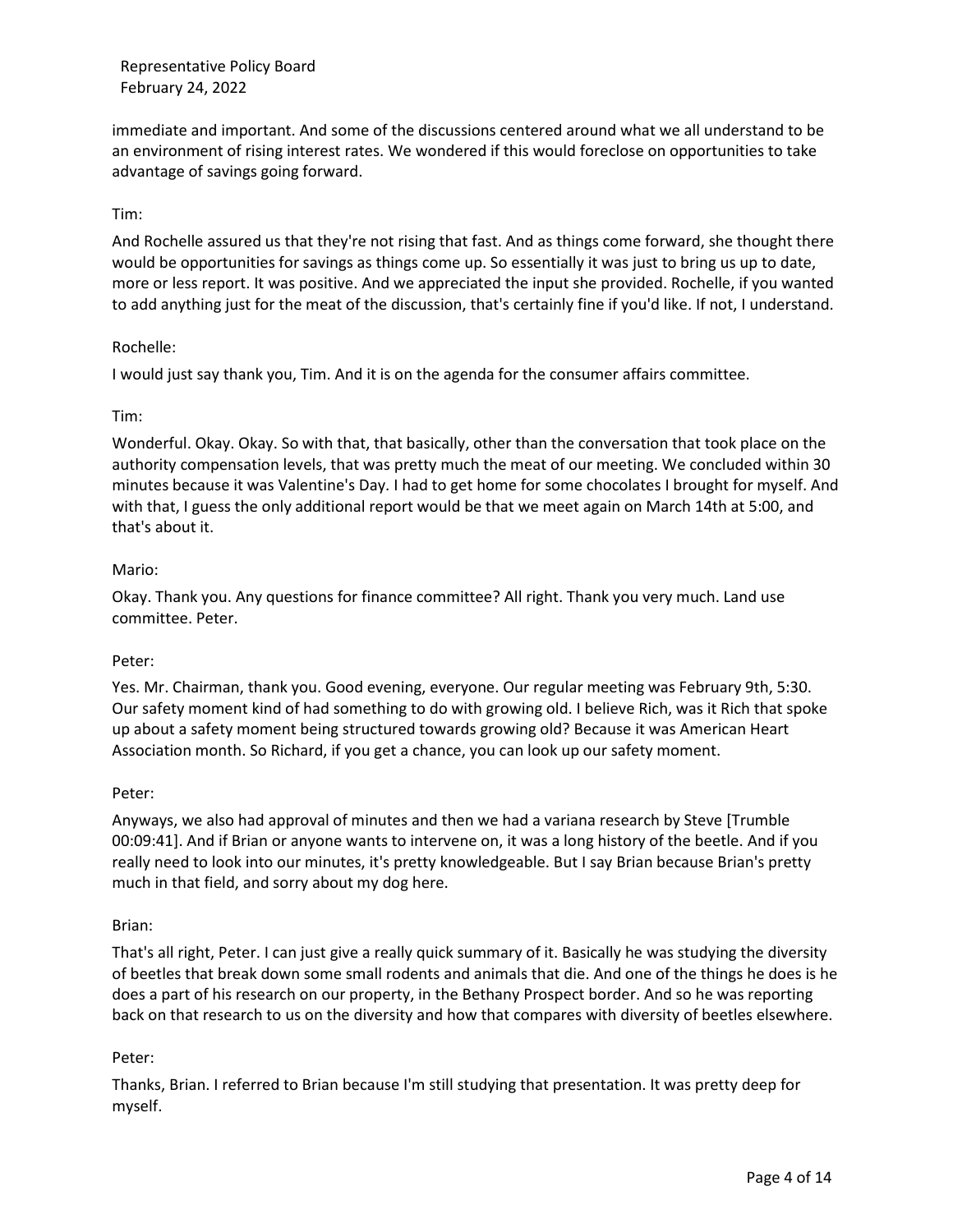Jamie:

One thing I did [crosstalk 00:10:47] Oh, Peter, I would add it was really fascinating how these beetles actually kind of take a dead animal and carve it out up into a little ball and bury it. It's remarkable if you're interested in seeing. But one of the things that I found really interesting was that his research is being contemplated by, what are the groups that look at dead humans? Forensic specialists. For forensic purposes. So they use flies, but you can also use beetles, something to do with the breakdown of beetles. And so his research, it was kind of interesting. It was completely off my radar, what he was talking about, but it was interesting. [crosstalk 00:11:29] there too.

Brian:

It's not the beetles that he was looking at for the larger animals and humans.

Peter:

I think everyone from the [Halsey 00:11:39] board should get a chance to read the whole presentations, because it was pretty deep. Any other comments? I'm sorry, everyone. I like to bring my committee in just to get their input. Mr. Chairman, I hope I'm not out of line. And John [Triano 00:11:58], of course went through our properties, invasive species update. We're doing well there. Larry and Sunny were present. And our next meeting is March 9th at 5:30. If you have any questions, feel free to ask me.

Tim:

I have a question, Peter.

Peter:

Yes.

Tim:

You may or may not know, but obviously the regional water authority owns a lot of property. Are there other types of research that are done on the property that you're aware of? Obviously it's probably a permitted sort thing, they have to ask. I just was curious if you know of any other research besides invasive species.

Peter:

That's what I was going to say. I'd have to look into that.

Jamie:

I can answer that. There's research done. I know that there's Native American research done. Because we have guy that comes in from the Pacific Northwest who does research on some of the property in Killingworth, Hammonasset and I think, I want to say in a couple of locations. I think there's lots of different research, but that's something that John probably should answer. He tracks it through special permits.

Tim:

Well, it's really fascinating because we have a lot of unspoiled properties and I would imagine that's a great realm for the research world.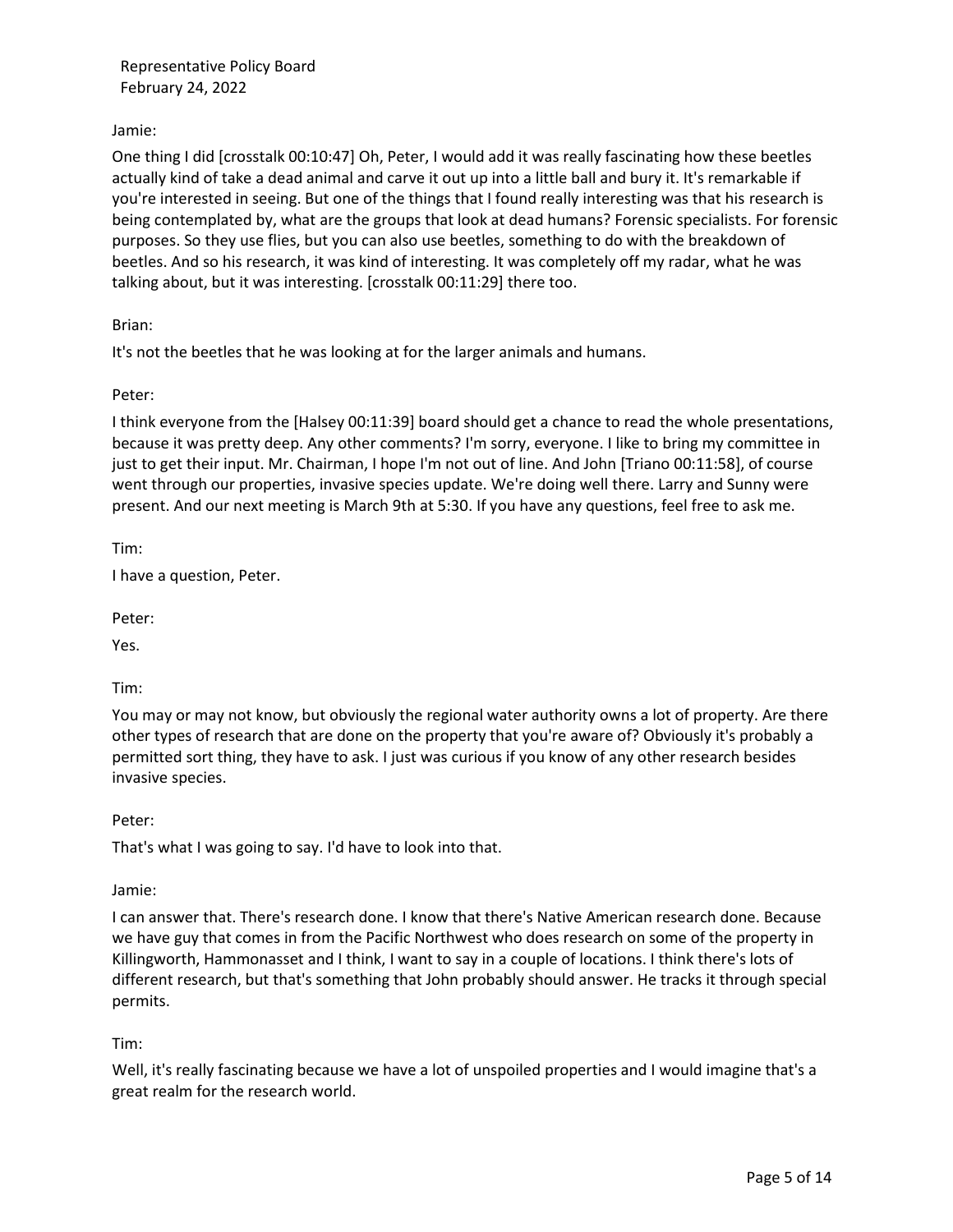Brian:

[crosstalk 00:13:22] do a bunch of research on the forestry. They do some slash and burn projects. In conjunction with foresters, they've done some various research projects. If you look at our monetary month, one portion of the minutes in the report that John gives us is on the special research projects that are going on. And that just been re-permitted for the next month. So every month there's two or three special permits which come up for various research things.

Tim:

Fantastic.

Peter:

All right. Thank you everyone. I want to rein this in a little. Mr. chairman might be upset the way I handled that because we do have a-

Tim:

No, its great.

Peter:

I don't want to get in trouble.

Mario:

You have the most unique reports obviously.

Peter:

I do, don't I? We have the most unique committee.

Mario:

Yes.

Peter:

And like I said, our next meeting's March 9th. Thank you everyone.

Mario:

Okay. Thank you. Any other questions for land?

Tim:

That's okay.

Mario: Steve [Mongillo 00:14:28].

Stephen: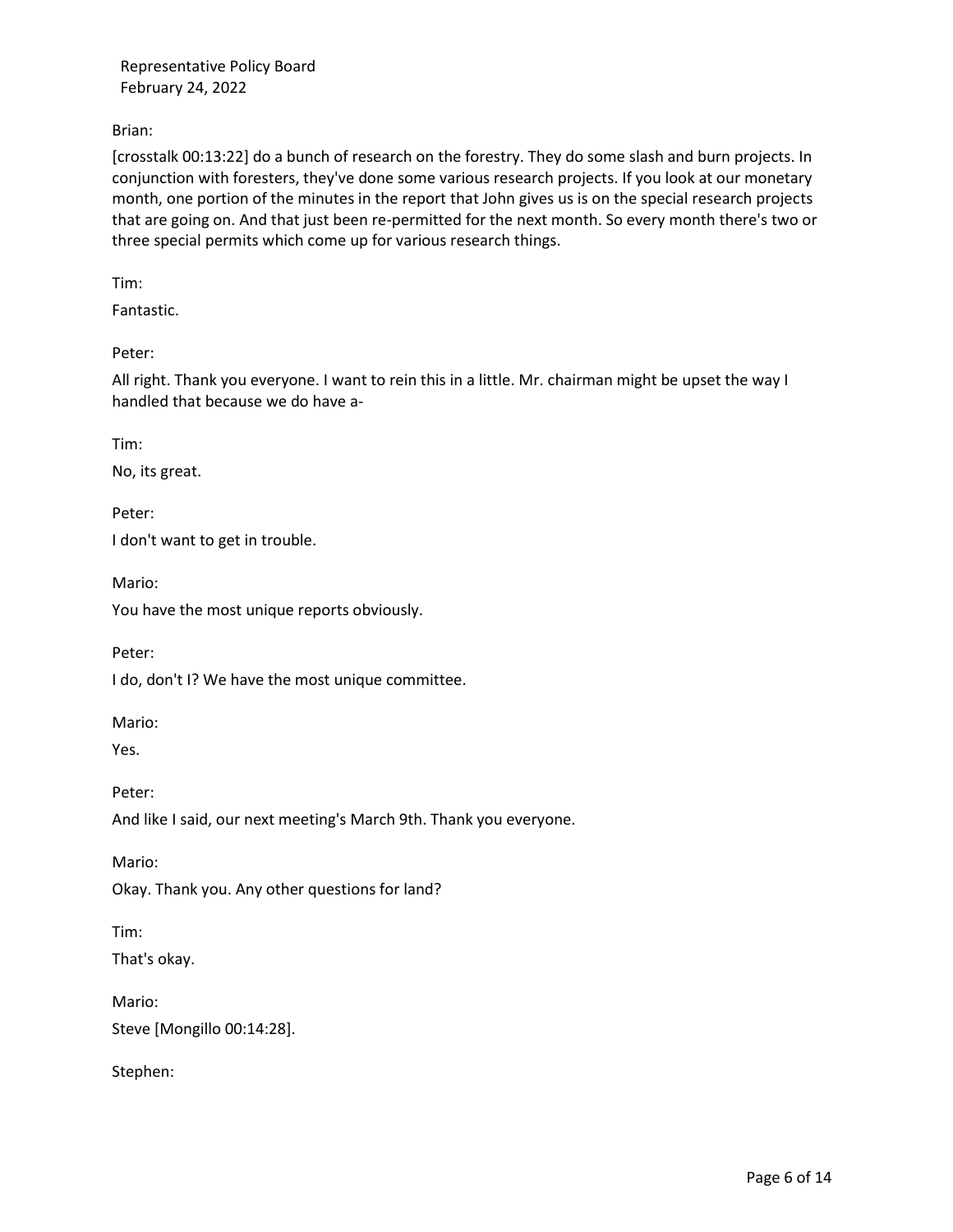Good evening everyone. Consumer affairs has not met since our last meeting, but we are going to meet, as mentioned by Rochelle, on Monday the 28th to get an update from her on the refinancing. We're also going to discuss the bills that recently came out. I had an inquiry from one of the Hamden residents. His bill was a little confusing, mine was even more complex. So I asked Prem to look into it, and I believe he and Rochelle will come and explain how the bills were constructed.

## Stephen:

But there were several things going on at one time. We had a re-increase kick in and also the switch to monthly billing, and also the cycling of which bills went out. So I don't know if anyone else has had any inquiries, but I appreciate knowing about it if you did. And certainly willing to join us if you have any interest or questions about that topic. So we'll meet Monday.

Mario:

Excellent. Any questions?

### Tim:

One quick question. Just one quick question. It has to do with the average billing. In the cycle that someone who has septic coverage the insurance program, in a cycle that occurs, say it's the first month that someone would normally pay it. Does that now add to the billing cycle over three months? It would be, correct?

### Prem:

Yes. I think, Tim, the way we have navigated, I think you're referring to the pipe safe program that we have with [crosstalk 00:16:18] septic, right?

Tim:

Exactly.

Prem:

So basically what we did is we actually have converted quarterly to monthly as well for pipe safe. We still kept the option of yearly for certain customers who really wanted to stick with the yearly payments. So they have a monthly option and they have a yearly option. You're right.

Tim:

Okay. Okay. Thank you for the clarity.

# Mario:

Good. I'd like to turn it over to David for the authorities report and management.

### David:

All right. Thank you very much. Good evening. Thank you for your support earlier and the appreciation you show us in the work that we've done. We do work hard for you and for all of our customers. We met the [inaudible 00:17:07] and first item of business was to audit as the audit risk committee. So Catherine, I believe you're on, and I'm sure you're ready with your report. Well ...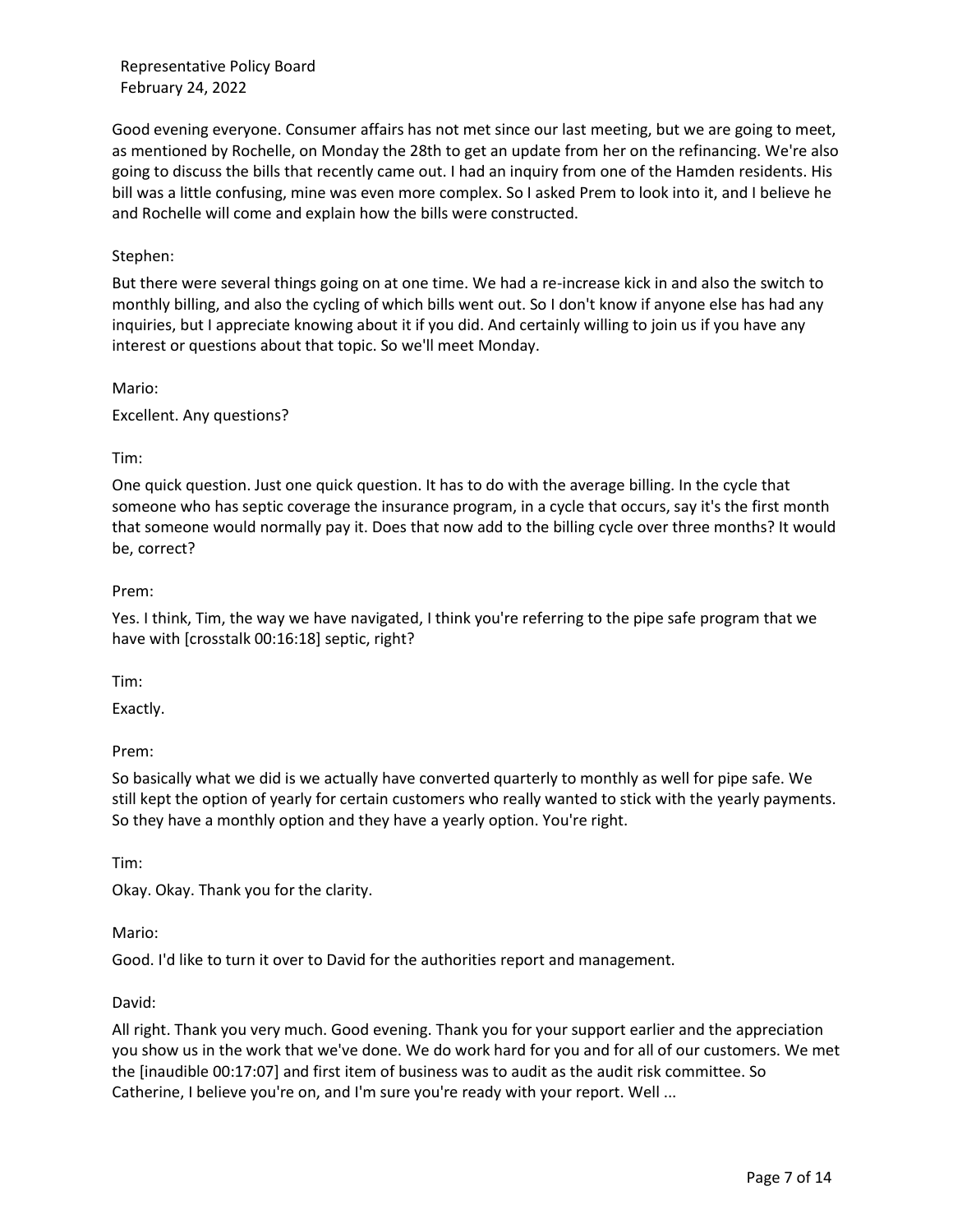Catherine:

Sorry, I was muted. Somebody's needs to mute their ...

David:

Yeah, I hear talking.

Catherine: It's getting louder.

Jennifer: I can't tell where it's coming from.

Brian:

Sometimes Jennifer can see it pop up. She quieted somebody earlier.

Jennifer:

Yeah.

Brian:

There we go.

Jennifer:

No, I can't tell where it's coming from.

Catherine:

Sorry. Well, we had two segments of the audit risk committee meeting today. The first we had a discussion in executive session concerning cyber risk strategies. Pretty much all I can tell you about it. It's very interesting. And the second part of the audit risk committee meeting we discussed the audit plan for this year's audit. And we had a presentation by the auditors at CLA. Anybody have any questions?

Mario:

Thank you, Catherine.

David:

You were very thorough. Thank you. And we also met as the strategic planning committee. And as the strategic planning committee, I chair that, and we heard from the CEO who coordinates all that. And Larry let us know that the fiscal '23 strategic planning cycle has been going along. And in doing the leading culture solutions, which is our [inaudible 00:19:07] consultant, collaborating with members of the RWA leadership team and directors to facilitate eight employee focus groups throughout the month. And almost 90 employees participated [inaudible 00:19:18] significant number of our employees. They gave direct input into the areas of focus for the RWA and where our priorities should be for the fiscal year '23 and helped advance [inaudible 00:19:29] strategic plan and the updates to that.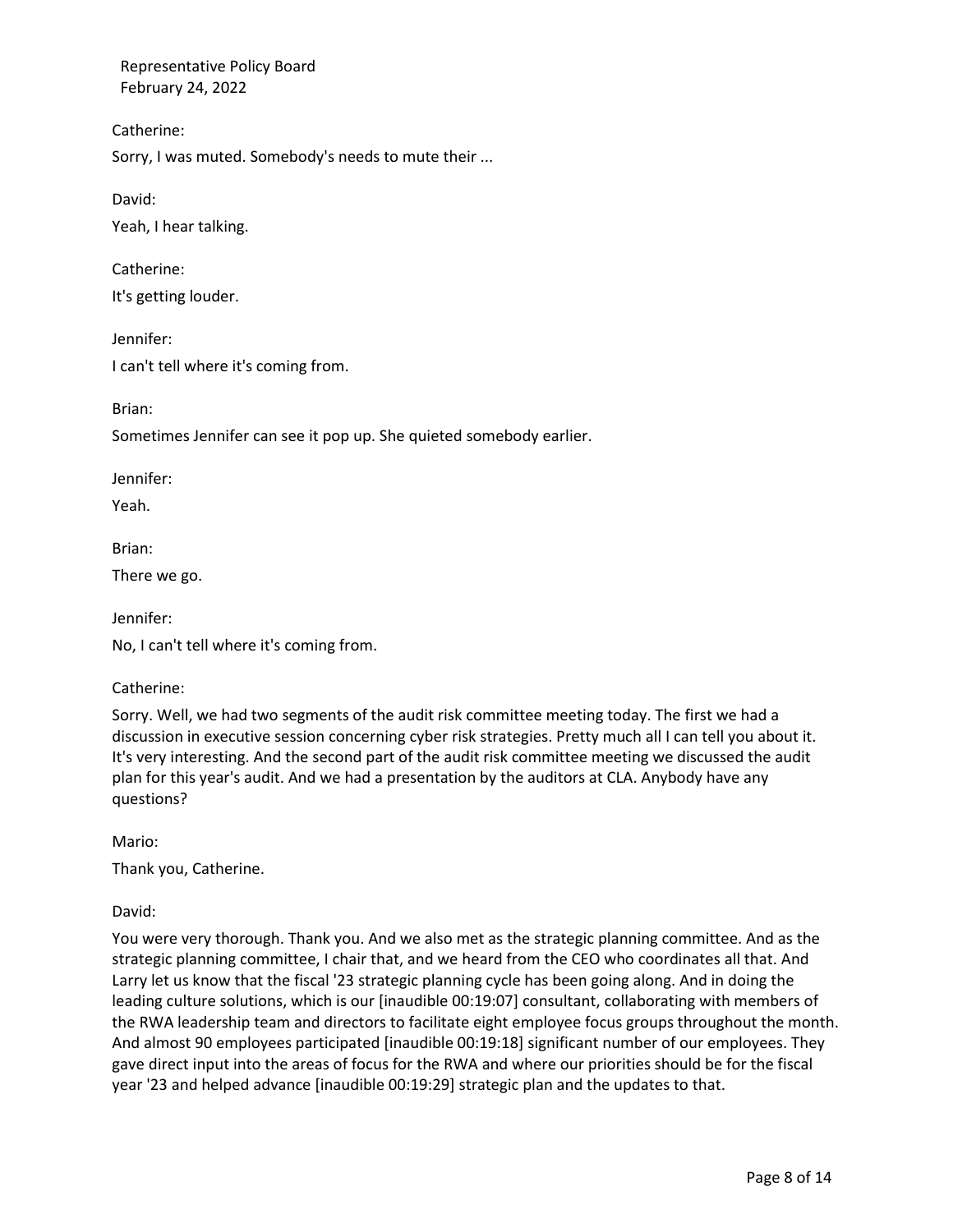# David:

Larry provided us five main areas of the focus group enhancing the overall external and internal customer experience, fostering more succession planning, cross training, and knowledge transfer. Continued emphasis on the commercial enterprise and why that's important, and building more process and resource management into our projects. And all employee input is going to be all put together and going to be part of the strategic plan going forward. Now with that committee meeting, we will next go on ... Are there questions on that?

## Mario:

I think, David, once it's been adopted, if maybe at one of our meetings you might be able to share that.

### David:

Absolutely. That would be great. We would love the opportunity to have everybody all on board with what the goal is. Good.

### Mario:

Thank you.

### David:

All right. And with that, I'll hand it over to Larry to give us the business report.

### Larry:

Thank you very much. Before I do the financial highlights, we'll have Paul Joseph provide the COVID update. And this is Paul's last meeting because we have welcomed, as you know, this week, our new VP and chief human resources officer, Donna [Verdisco 00:20:54] who's with us tonight. And she's in my lower left-hand screen. I'd like to introduce Donna and have her say hi and welcome to the RWA.

Donna:

Thank you, Larry. And thank you everybody. I'm pleased to be here and really looking forward to meeting all of you and learning about the business. So thank you.

Tim:

Welcome.

Mario:

Welcome.

Brian:

Welcome.

Larry:

And so with that, I'll have Paul provide the COVID update and thank Paul very much for his work while we were doing a candidate search and ultimately found Donna. Paul...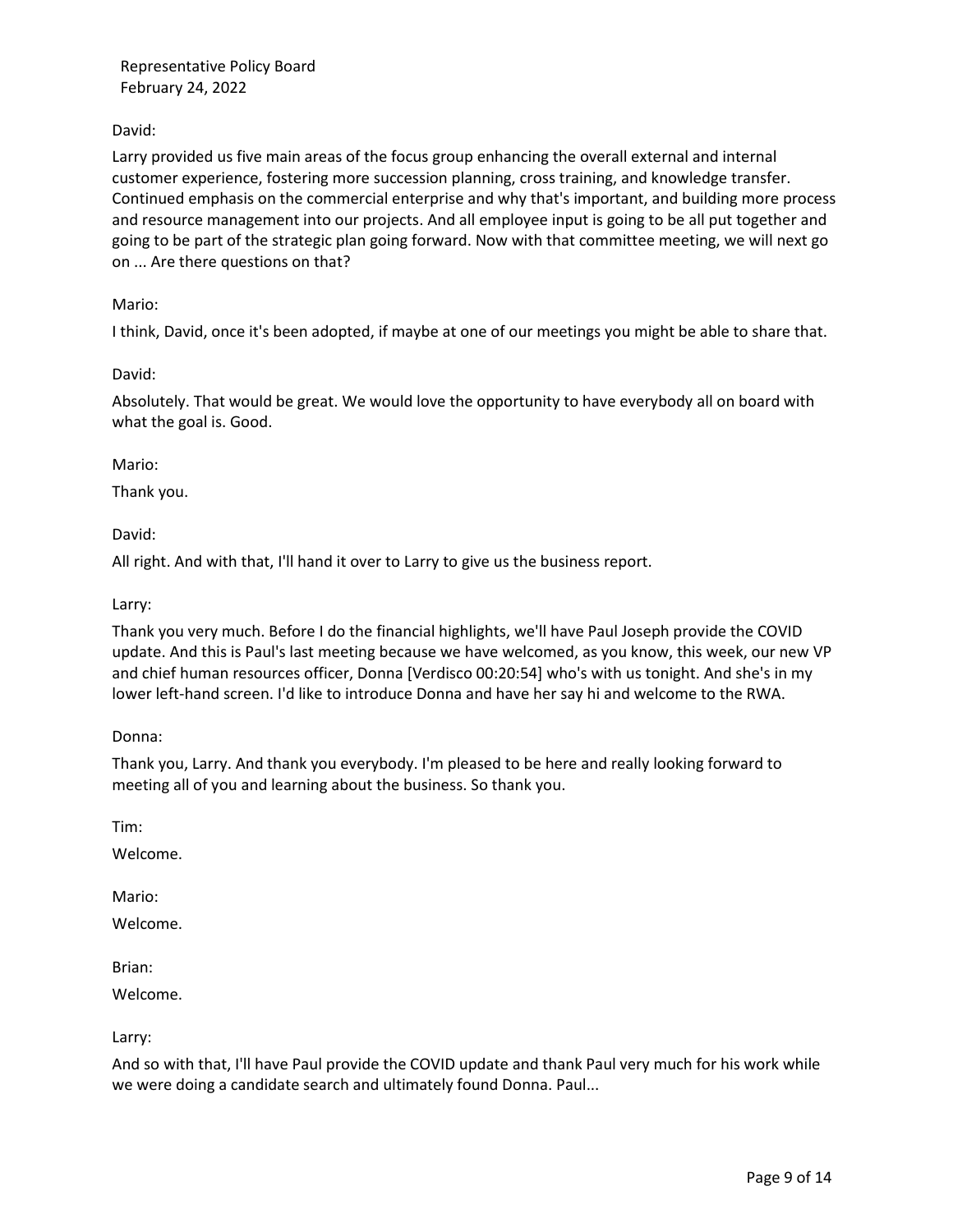Paul:

Thank you very much, Larry. On the COVID update, I'm happy to report that we have had no additional cases this month. That's a huge change since COVID actually started and it's very, very good news. Our vaccination rate has also not changed, meaning that we haven't had any other employees get vaccinated. Our current rate is at 85% of the staff.

Paul:

In Connecticut, there's been a significant drop in the positivity rate. Last month I reported that we had an 11.36 positivity rate. As of Tuesday, the rate in Connecticut was 3.51. So that's a very significant decrease. Our cleaning program continues to go on. We're cleaning facility on a regular basis. We've also continued to ensure that in all public areas, that masks be worn. So in the cafeteria, in the hallways, everybody is still wearing masks. So we basically have a mask mandate there. And as of this past Tuesday, we've gone back from having anybody who can work remote, working remotely to our hybrid schedule, where people are working three days in the office and two days at home. And hopefully we'll be able to get people back to the office more as COVID continues to recede, hopefully. That's it. Thank you.

Mario:

Thank you very much.

Larry: Any questions for Paul?

Greg:

Yeah. This is Greg. When the people work in the office, do they have to wear masks, Larry?

Larry:

Yes they are required to wear masks.

Greg:

Thank you.

Larry:

Anytime they're outside their office or their cubicle.

Greg:

Thank you.

Larry:

So I'll report the actual results through January 31st or eight months into our fiscal year. Our operating revenues are over budget by about \$950,000. And that's due to our total water revenues being over budget by about \$669,000, and our other revenues, primarily the other proprietary revenues such as our lab services and pipe safe, being over budget by \$281,000.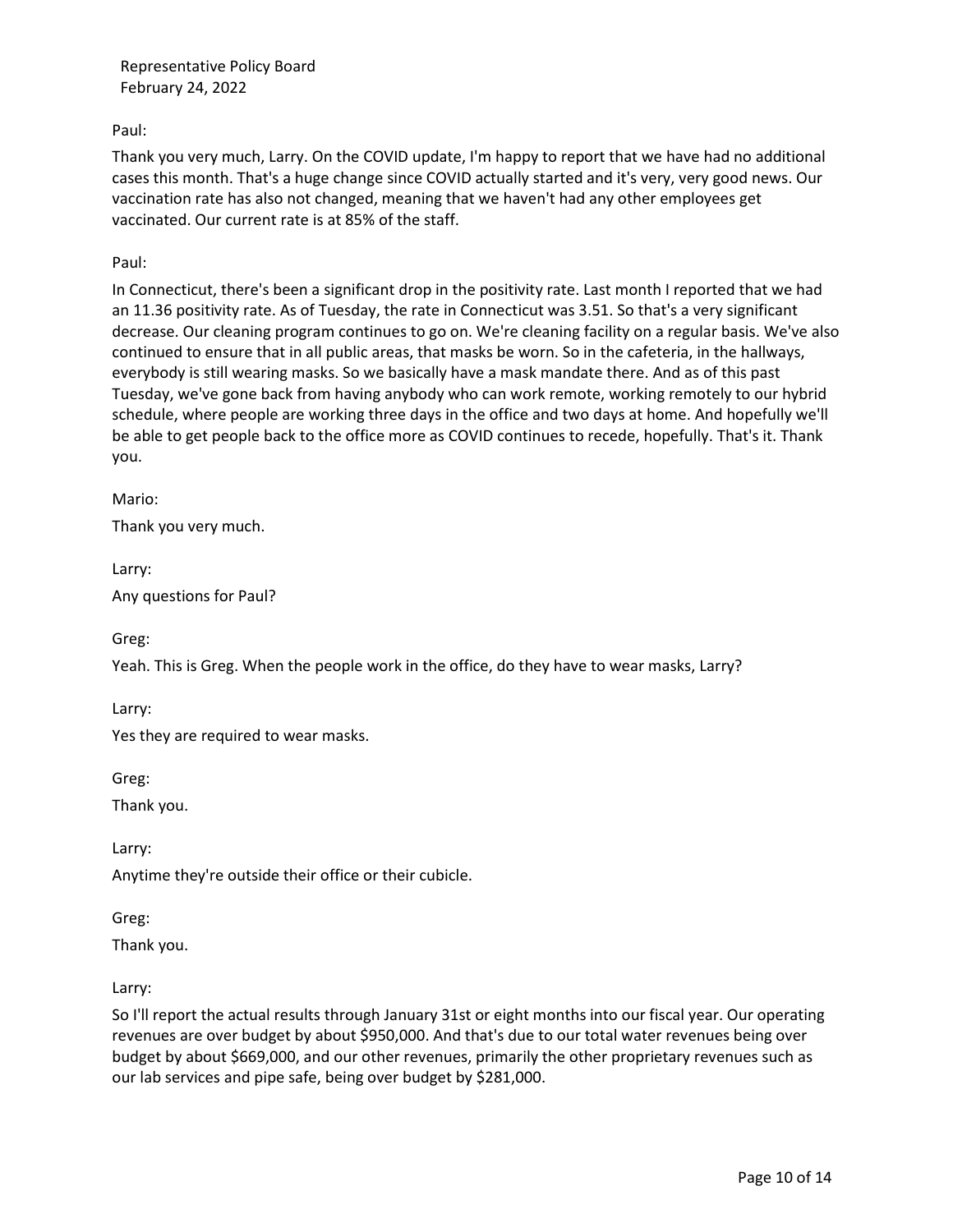# Larry:

Operating and maintenance expenses are under budget by about \$3.3 million. And when you do all of the pluses and minuses, we are projecting now a coverage of 117% with no shortfall compared to an original budget of a \$922,000 shortfall. And that coverage incorporates the rate application, including depreciation and the bond pricing. And of course it also reflects the one time impact associated with the big bang conversion, to converting all quarterly bills into monthly billing, as well as some lower pilot and lower debt service payments.

Larry:

But we're still a little uncertain how the year's going to shake out, given that the pandemic is still in full motion. So we're still being cautiously optimistic. As of February 15, raw water storage was at 91% compared to a long-term average of 80% for this time of the month. That concludes the financial report for this evening. I'd be glad to take any question.

Mark:

I got a question. First of all, the water seems like we have a lot. That's for sure.

Larry:

Yes.

### Mark:

Second question is, are we ever going to get a report on the businesses we've invested in? The well company we bought and that other company that grows plants and trucks or something in water? I don't know. Are we ever going to get a report on how they're doing?

Larry:

We might be able to do a high level report, but that's not something we typically don't provide detail on because it's a competitive business.

Mark:

Yeah. But are we making money or losing money? I don't care what the business is.

Larry:

We're making money.

Mark:

Okay. That's part of the investors of the people who get water in our district should know, or we should know how these businesses are doing financially. I know you're saying making money, but ...

Larry:

We're ahead of budget, Mark. So we're doing well.

Mark:

I don't think that satisfies me.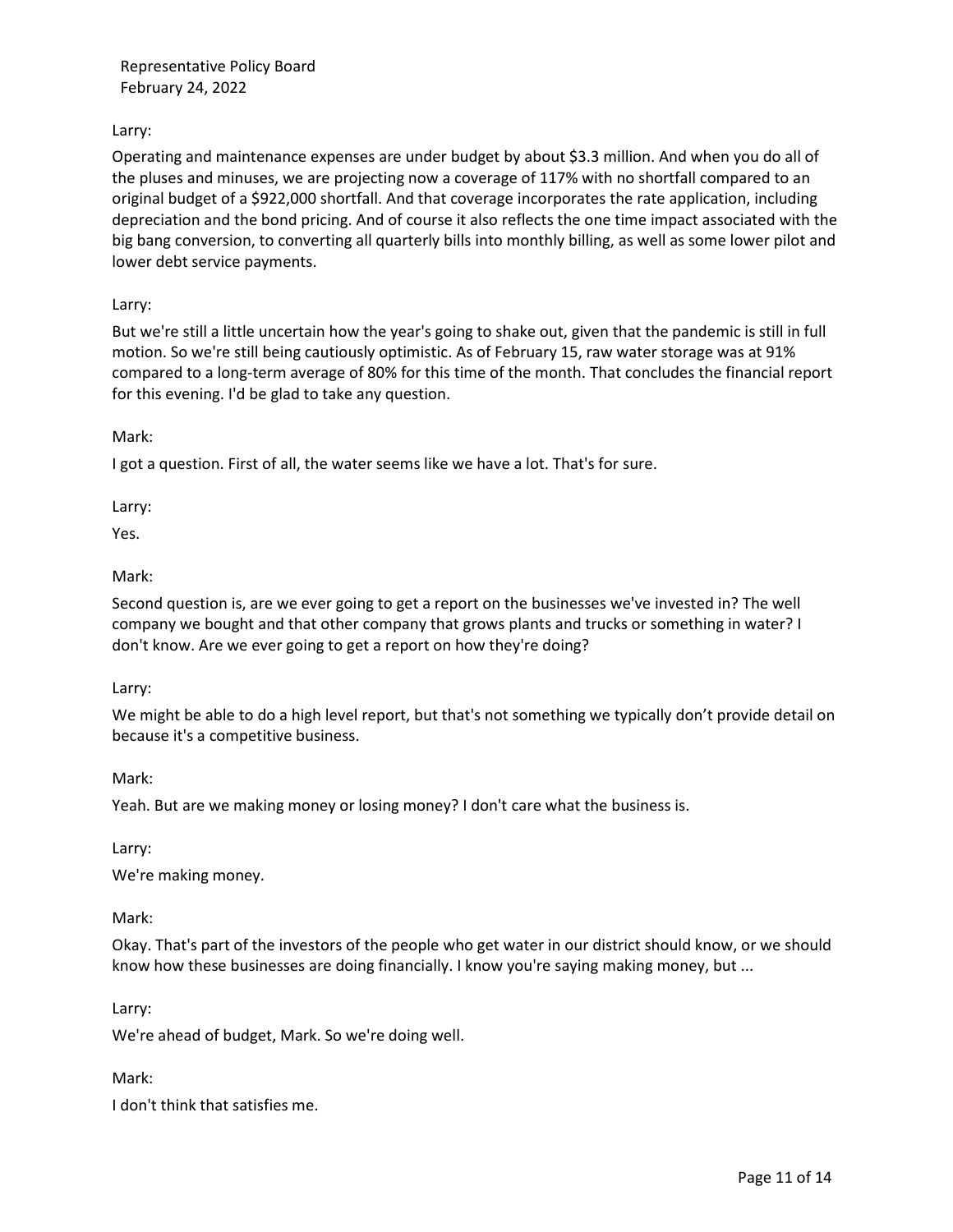Larry:

Well, maybe you need to come to an executive committee meeting.

Mario:

Okay. Next, other questions?

# Mark:

Sounds good to me. I'll try to make the next one if Jennifer would please tell me when it is. Thank you.

# Charles:

Mario, I did have one question. I attended the meeting today, and I think it was one of Catherine's reports. She mentioned that the recreational permits were down. And I was just wondering if that's a timing issue or is it ... I know we had a big spike during COVID. So is that just changing because of people getting back to work or is it just a timing thing that more of them will come in later?

# Larry:

We think that it has to do with people going back to work, because that spike was caused by everybody being at home. And we saw a tremendous increase. We were also running promotional programs too, in the form of advertisements, which did help spike the enrollment. But I think with people going back to work and schedules being a little more normal, that has had some impact. Of course we're getting ready to enter into the summer so we could see that tick back up again, Charlie.

# Charles:

Yeah. I was just concerned whether or not we're going to go back to pre-COVID levels, or people who actually experience the outdoors, et cetera, would continue to appreciate it and be interested. I know it's not a big maker of the bottom line, but it's interesting that people take advantage of that type of thing.

Larry: Yeah [crosstalk 00:28:26]

# Speaker 9:

They're down about 10%, and I don't know if that's due to two year permits and people aren't renewing.

Charles:

Okay. Well that's just something ...

# Larry:

We have, as of January '22, we have 5,605 permit holders. And that compares to January of 2021, we had 6,129. So there's about 500 fewer permit holders this time of year compared to January of last year. And that is also true in December of '21 versus December of '20.

# Brian:

[crosstalk 00:29:09] If you look at it as compared back to '19 or '18, we're still up.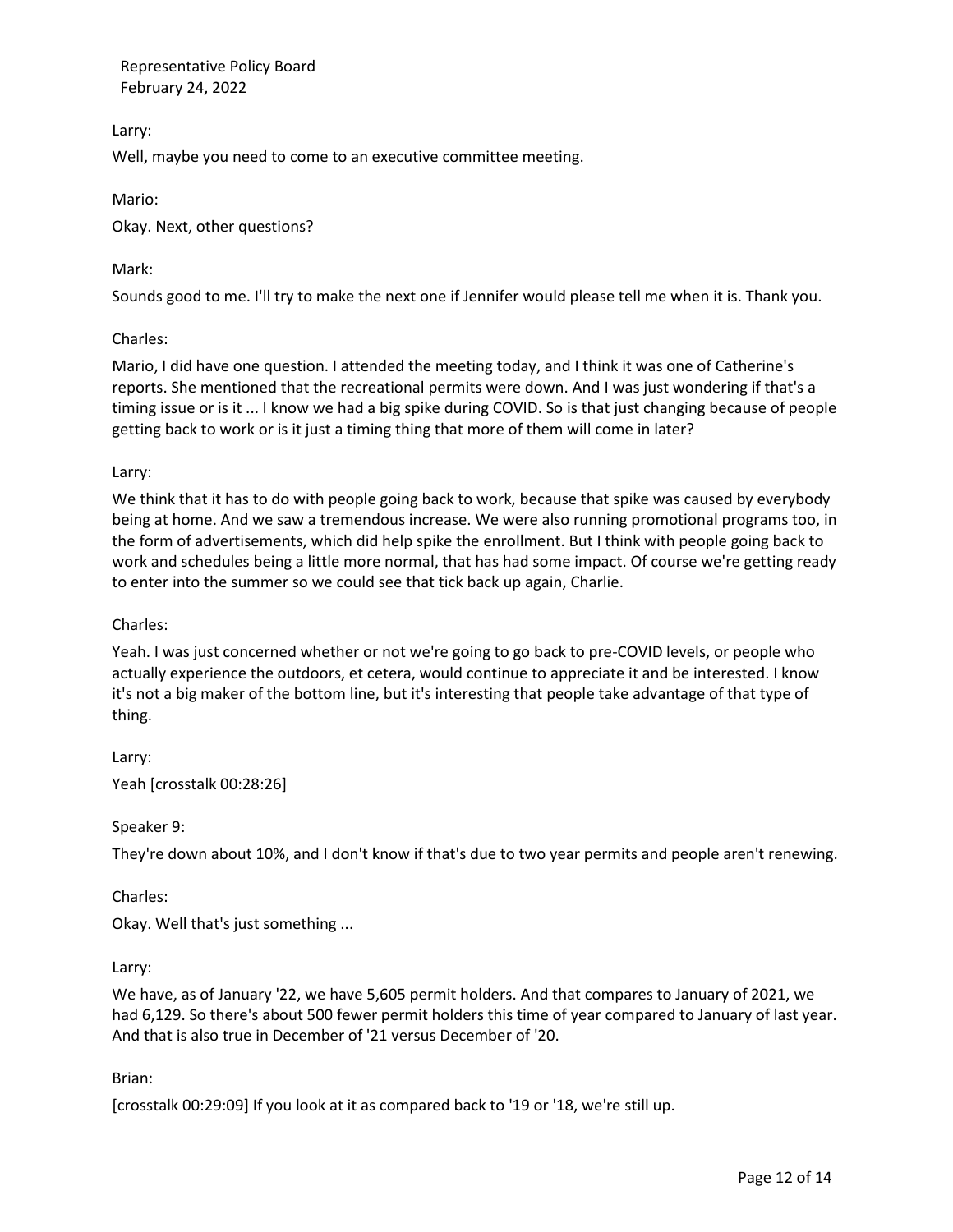Larry:

Yes we are. That's right. Because it had gotten as low as somewhere, I think around 4,000. So we are up compared to what it was in previous years.

Mario:

Okay. Any other questions?

Brian:

I just had one quick question and just want to get a confirmation. We had no impact on our low quality or any future quality issues with the oil tank rollover that occurred on the border there in Cheshire.

Mario:

You're on mute, Larry.

Larry:

Got it. That's correct. There was no impact on RWA water sources. Steve [Vitco 00:29:59], who works in the environmental planning area, kept us informed through the weekend. And his last email on Sunday confirmed that there was no impact on water quality to the sources of supply in the Cheshire area where it occurred.

Brian:

Okay. I took a look at it. [inaudible 00:30:18] happened, but I just wanted to confirm that.

Mario:

Any other questions?

Stephen:

Mario, this is Steve. My connection's been unstable here. So at the end of my report, I kicked out. Did you have any other questions?

Mario:

No.

Stephen:

Okay.

Mario:

I think everyone's ... But you invited people to your meeting on Monday.

Stephen:

If they have issues related to the billing.

Mario: